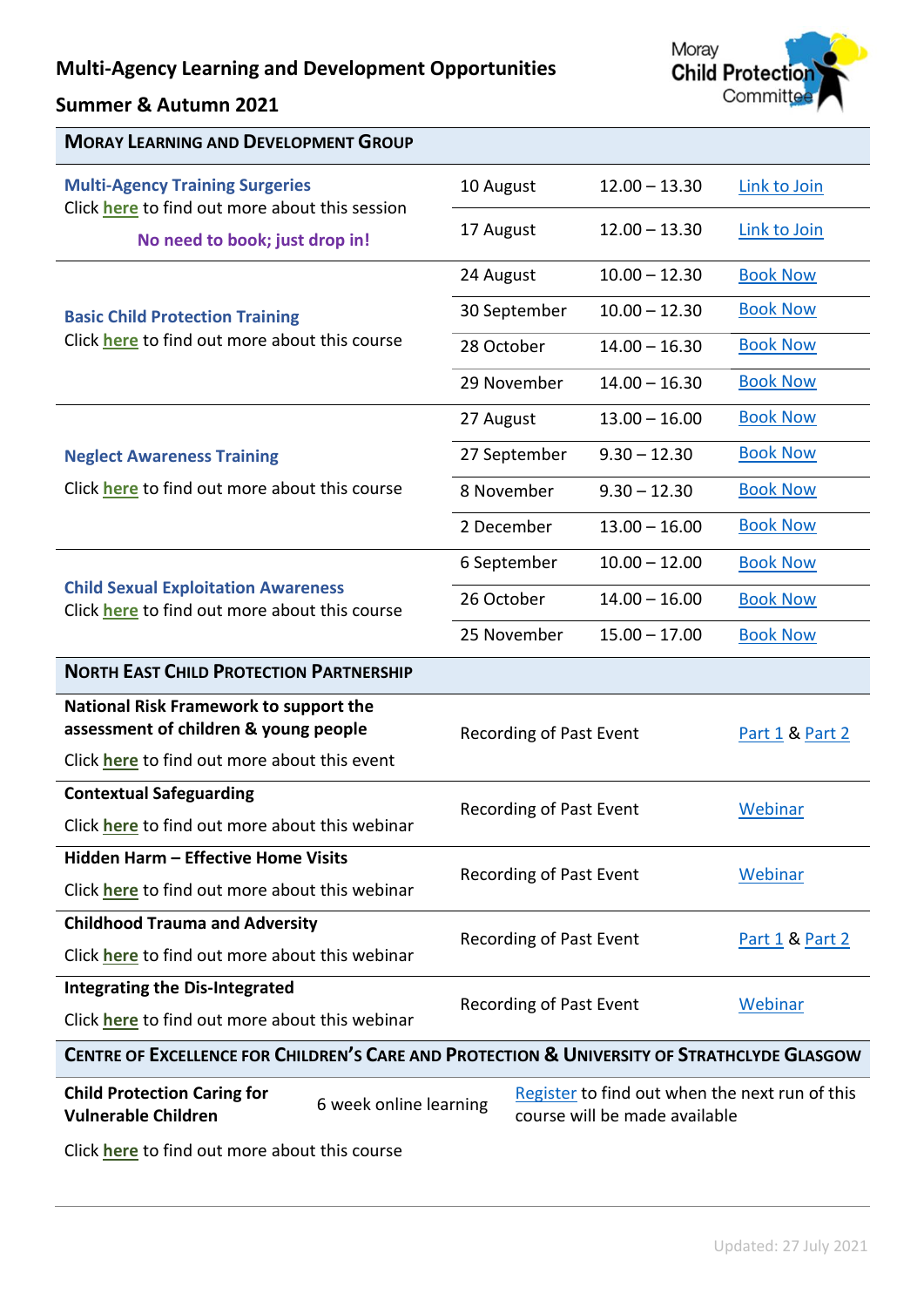#### HIGHLAND CHILD PROTECTION COMMITTEE & THE CARE AND LEARNING ALLIANCE: E-LEARNING MODULES

#### **The following no-cost E-Learning modules are available for all staff to access (click on the course title to find out more):**

- Introduction to Child Protection
- [Children Affected by Parental Substance Use](#page-5-0)
- **•** [Introduction to Child Sexual Exploitation](#page-5-1)
- [Think you know neglect?](#page-5-2)
- [Understanding the Child's Plan](#page-6-0)
- [What Makes a Good Chronology?](#page-6-1)

#### **WEST OF SCOTLAND CHILD PROTECTION CONSORTIUM**

#### **[A guide to making best use of Chronologies](https://www.youtube.com/watch?v=ExDabIlghzk&feature=youtu.be)**

Click **[here](#page-6-2)** for more information about this 10 minute animation

## **COURSE AND SESSION OUTLINES**

## **COURSES PROVIDED BY THE MORAY LEARNING & DEVELOPMENT GROUP**

#### <span id="page-1-0"></span>**Multi-Agency Training Surgeries**

We are looking to design more bite-sized and interactive ways of learning and developing practice around Child Protection. Come along to the surgery to share your ideas and give us your thoughts about multi-agency practice and where the learning and development priorities lie from your perspective.

**Audience:** Anyone with an interest in Child Protection is welcome to come along to the sessions.

| <b>Wednesday 4 August</b> | $12.00 - 13.30$ | Link to Join | These are drop-in sessions and you do not<br>have to join for the whole session. Feel free |  |
|---------------------------|-----------------|--------------|--------------------------------------------------------------------------------------------|--|
| <b>Tuesday 17 August</b>  | $12.00 - 13.30$ | Link to Join | to bring your lunch!                                                                       |  |

#### <span id="page-1-1"></span>**Basic Child Protection Training**

This course will raise the awareness of Child Protection within Moray and help staff understand their roles and responsibilities. Crucially, this course will cover the processes around reporting concerns and sharing information. Using a series of interactive exercise's to encourage partnership working and video clips to assist in the delivery of key messages, this course will increase the confidence of staff in identifying and responding to Child Protection issues.

#### **Learning Outcomes:**

- Understand what Child Protection is and what it means for children
- Early identification of the signs of abuse/neglect
- To provide clarity on the Roles and Responsibilities of staff
- Provide accurate information about when & what to report (processes)

**Audience:** All practitioners and staff who work with children and young people.

| 24 August                  | $10.00 - 12.30$ | <b>Book Now</b> |
|----------------------------|-----------------|-----------------|
| 30 September 10.00 - 12.30 |                 | <b>Book Now</b> |
| 28 October                 | $14.00 - 16.30$ | <b>Book Now</b> |
| 29 November                | $14.00 - 16.30$ | <b>Book Now</b> |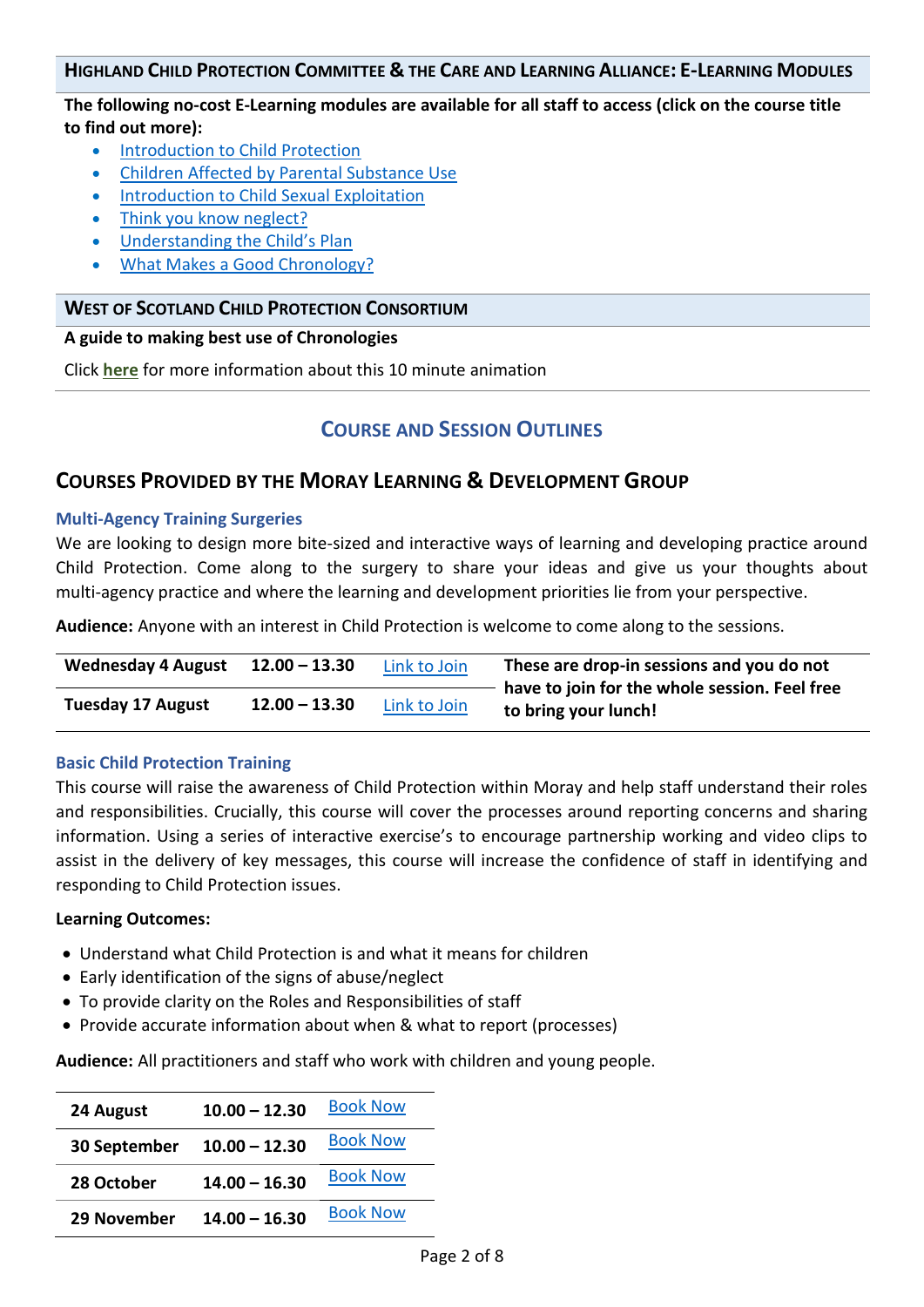#### <span id="page-2-0"></span>**Neglect Awareness**

The aim of this training is to explore the issue of childhood neglect in a multi-agency context. The session will define what neglect is and look at the different types of neglect and the impact upon children who have experienced neglect, with a particular focus on cumulative harm. This interactive session will give practitioners the opportunity to use tools for assessment applied to a case study.

#### **Learning Outcomes:**

- To identify what constitutes neglect and recognise different types of neglect
- To increase knowledge about how to identify neglect
- To increase knowledge about how to manage neglect in practice

**Audience:** All practitioners and staff who work with children and young people.

| 27 August    | $13.00 - 16.00$ | <b>Book Now</b> |
|--------------|-----------------|-----------------|
| 27 September | $9.30 - 12.30$  | <b>Book Now</b> |
| 8 November   | $9.30 - 12.30$  | <b>Book Now</b> |
| 2 December   | $13.00 - 16.00$ | <b>Book Now</b> |

#### <span id="page-2-1"></span>**Child Sexual Exploitation Awareness**

This course will raise the awareness of Child Sexual Exploitation (CSE) within Moray and help staff understand what CSE is and how it affects children and young people. Using a series of interactive exercises to encourage partnership working and video clips to assist in the delivery of key messages, this course will increase the confidence of staff in identifying and responding to CSE. A comfort break and question period are included.

#### **Learning Outcomes:**

- Understand key terminology & definitions around CSE
- Recognise and understand the vulnerability factors and risk indicators relating to CSE
- Understand the models of, and routes into, CSE
- Increase confidence in identifying & responding to CSE
- Highlight importance of information sharing and Multi Agency Working when responding to CSE

**Audience:** All practitioners and staff who work with children and young people.

| 6 September | $10.00 - 12.00$ | <b>Book Now</b> |
|-------------|-----------------|-----------------|
| 26 October  | $14.00 - 16.00$ | <b>Book Now</b> |
| 25 November | $15.00 - 17.00$ | <b>Book Now</b> |

## **COURSES PROVIDED BY THE NORTH EAST CHILD PROTECTION PARTNERSHIP**

## **Sessions Available for Accessing Now**

### <span id="page-2-2"></span>**Integrating the Dis-integrated: Adolescent Trauma, Attachment and Substance Abuse**

This webinar, held 21 June 2021, is for managers and practitioners in both adult and children services, working in all statutory and third sector agencies, services and organisations in Aberdeen, Aberdeenshire and Moray. This webinar explored the area of problematic substance use in adolescents through the lens of attachment and trauma. Professionals were supported to understand the impact of parental substance use and consider service approaches for working with adolescents.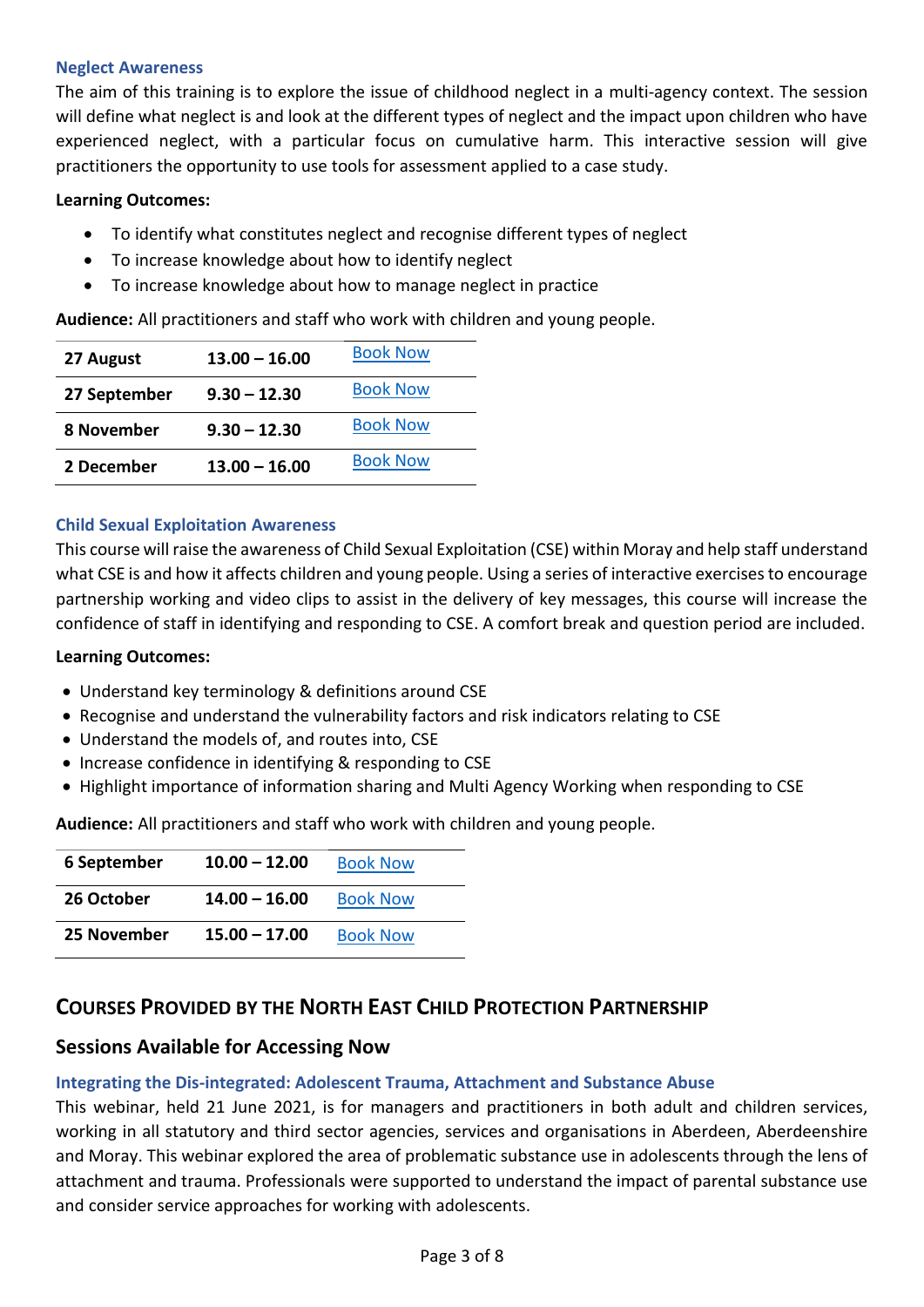#### **About the Facilitator:**

Calum is a Specialist Counselling Psychologist and integrative Psychotherapist who has worked in the public and private sector for over 20 years. His areas of specialism during this time have centred on attachment work and complex trauma, substance abuse and complex moderate to severe mental health needs, as well as neurodevelopmental disorders. During his position as Addictions Psychologist within NHS Lanarkshire, he developed a systemic service model for working with adolescent substance abuse and mental health issues. Calum is an invited speaker, consultant and trainer nationally and internationally, where he provides support to staff and organisations working with individuals and families with traumatic attachment and substance abuse issues.

Click on this [Webinar](https://youtu.be/IrCWSJmVNLk) link to access the session now.

#### <span id="page-3-0"></span>**National Risk Framework to support the assessment of children & young people**

Two part webinar for professionals working with children and families to enhance understanding of the [2012](https://www.gov.scot/publications/national-risk-framework-support-assessment-children-young-people/)  [National Risk Framework](https://www.gov.scot/publications/national-risk-framework-support-assessment-children-young-people/) and how it can support the assessment of need and risk in child protection. Part 1 includes an introduction and overview of the framework. Part 2 explores how the framework is applied in practice. This is a recording of a past event.

Click on [Part 1](https://youtu.be/WmAs98pt5kk) & [Part 2](https://youtu.be/fgY4Wk9QRv4) to access the sessions now.

#### <span id="page-3-1"></span>**Contextual Safeguarding**

Webinar for broad range of professionals, managers and strategic leads to learn about the Contextual Safeguarding programme and how it can advance the protection of adolescents through changes in social care responses to extra-familial abuse. Dr Carlene Firmin is a Principal Research Fellow at the University of Bedfordshire, where she leads the Contextual Safeguarding programme. Her theory of Contextual Safeguarding has informed policy and research agendas for advancing the protection of adolescents in the UK and internationally, and has led to changes in social care responses to extra-familial abuse in England, Wales and Scotland.

Click on this [Webinar](https://www.youtube.com/watch?v=wIaHqSENpdQ) link to access the session now.

#### <span id="page-3-2"></span>**Hidden Harm – Effective Home Visits**

Online presentation from Joanna Nicolas, Safeguarding Consultant and Trainer. The presentation is about making the most of home visits, supporting a wide range of practitioners in the multi-agency workforce to be curious by asking questions and observing the child's surroundings, and to understand the impact of social distancing, use of Personal Protective Equipment (PPE) and pressures families face because of the coronavirus pandemic, on effective home visits.

Click on this [Webinar](http://www.childprotectionpartnership.org.uk/home/effective-home-visits.aspx) link to access the session now.

#### <span id="page-3-3"></span>**Childhood Trauma and Adversity**

Two part webinar is for all professionals and volunteers who support children and families to recognise presenting issues in children and young people as related to past traumatic experiences, or to other forms of childhood adversity. Part 1 considers psychological trauma and the impact it has on wellbeing. Part 2 explores the wider impact of trauma and adversity, and the timing for different interventions that can help.

This webinar covers the knowledge elements of the first two levels of the National Trauma Training framework.

Click on [Part 1](http://www.childprotectionpartnership.org.uk/home/Childhood_Trauma_and_Adversity.aspx) & [Part 2](http://www.childprotectionpartnership.org.uk/home/Childhood_Trauma_and_Adversity_Part_2.aspx) to access the sessions now.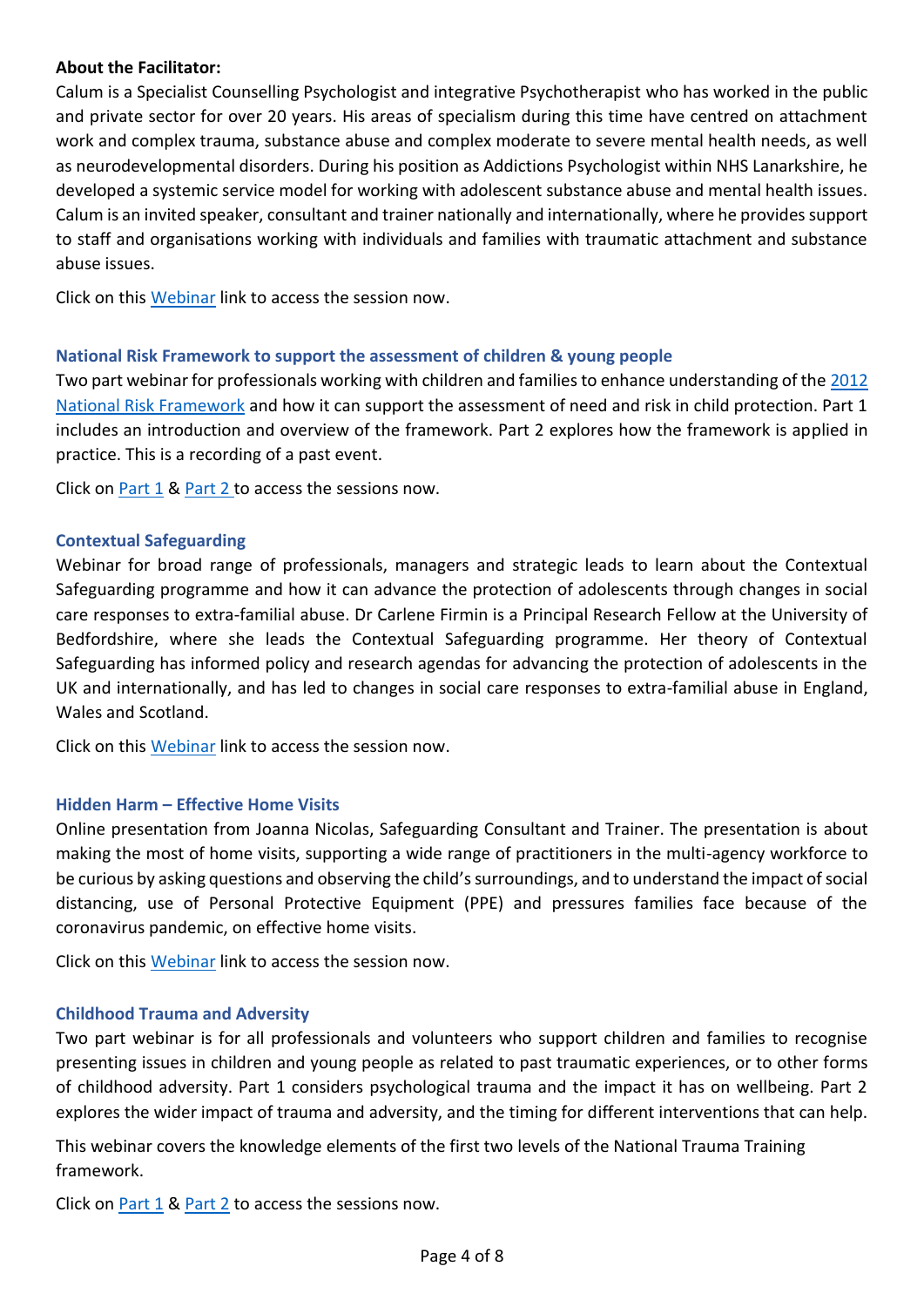## **COURSES OFFERED BY THE CENTRE OF EXCELLENCE FOR CHILDREN'S CARE AND PROTECTION**

## **& UNIVERSITY OF STRATHCLYDE GLASGOW**

## <span id="page-4-0"></span>**Child Protection Caring for Vulnerable Children**

This six week online learning course is aimed at practitioners and care staff who wish to develop a better understanding of the approaches employed in caring for vulnerable children. The course will explore definitions of risk and vulnerability, good enough parenting, child development, and fostering meaningful relationships and attachments, examining these issues in the real-life context of budget cuts and increasing child poverty.

Public sector cuts have made the task of caring for vulnerable children more challenging than ever.

On this course, aspiring or in childcare careers will better understand the characteristics of different childcare approaches and possible interventions.

### **Topics to be covered in the course:**

- What is meant and understood by the term vulnerability and risk
- Assessing risk in various scenarios: exploring the links between poverty and risk and examine how risk is portrayed by the media and government
- Exploring theories of attachment and child development
- Examining developmental theories around the concept of containment
- Important considerations when communicating with children
- The power of touch and some of the problems associated with touch
- Elements and characteristics of child care practice
- Love and other important aspects of caring for vulnerable children
- The challenge of caring for children in a risk averse context
- The Children's Hearings System in Scotland explained
- Debates on the subject of care in today's society
- Will the future bring changes in the way we care for vulnerable young people?

### **This online childcare course will be suitable if you:**

- Have no direct experience of the childcare field, but want to develop your career towards it
- Have recently began a childcare career and have little experience
- Have some experience and are interested in further developing your qualifications
- Find it difficult to access childcare courses for training and development

[Click](https://www.futurelearn.com/courses/vulnerable-children) this [link](https://www.futurelearn.com/courses/vulnerable-children) to register to find out the start date of the next course.

## **E-LEARNING MODULES PROVIDED BY HIGHLAND CHILD PROTECTION COMMITTEE AND THE CARE AND LEARNING ALLIANCE**

### <span id="page-4-1"></span>**Introduction to Child Protection**

This is a basic introduction to Practice Guidance and Child Protection for all staff, volunteers or others who have any contact with Children and Families, including those working within adult services.

The module is a mixed media presentation which will guide you through key messages in a clear, straightforward and interesting way. Video and audio are used to explain and illustrate important learning points making it an effective and time-saving tool to help raise your awareness of Child Protection and the role everyone should play in keeping children safe.

Click [here](https://calaelearning.co.uk/product/introduction-to-child-protection/) for more information and to register.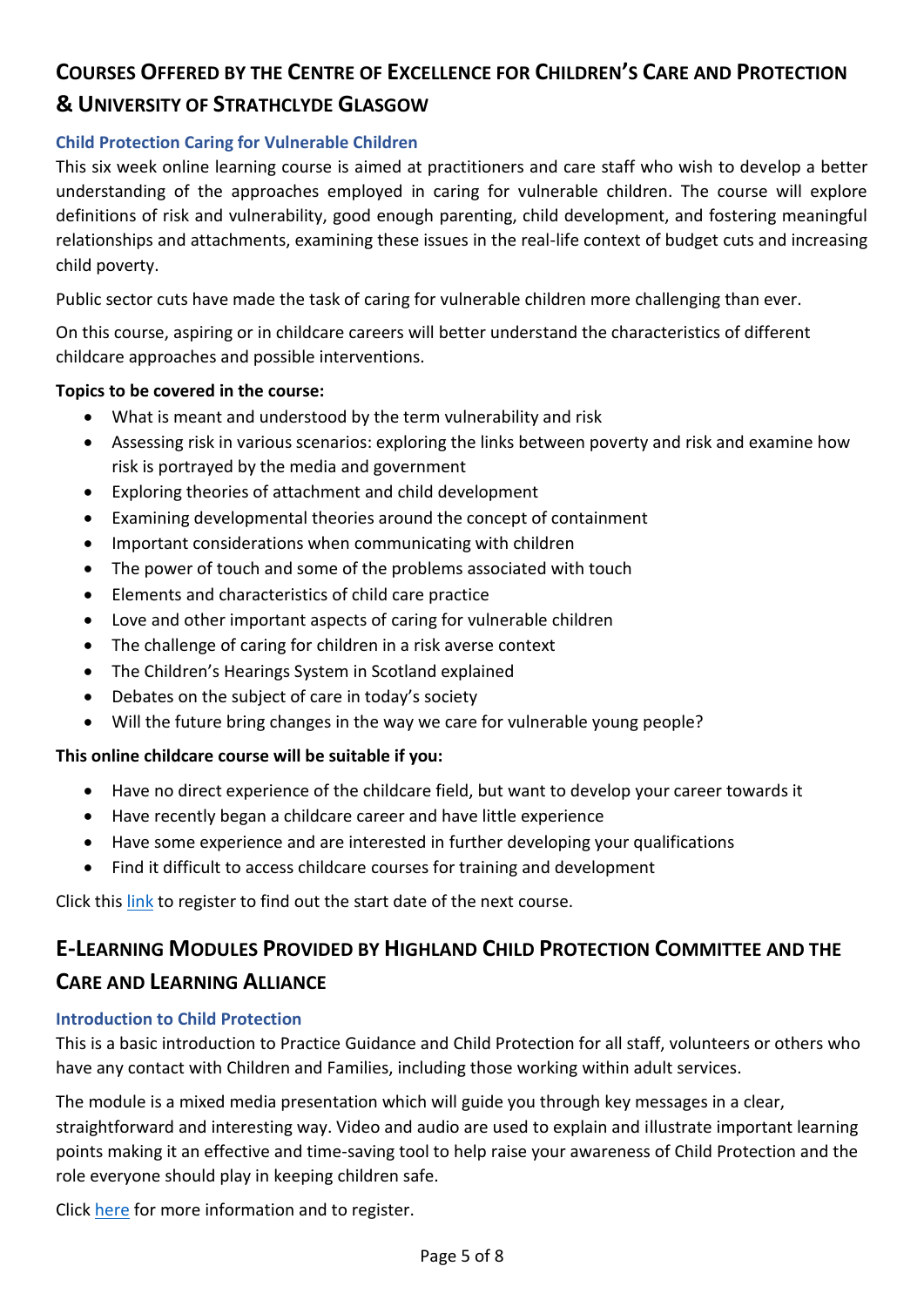#### <span id="page-5-0"></span>**Children Affected by Parental Substance Use**

The materials in this e-module are designed to support practitioners in both children's and adult services who may come across adults who may be substance misusing.

Whilst some staff roles will involve regular contact with families where substance misuse is an issue for others it will be less frequent but none the less important to be aware of the potential impact on children and young people when it does occur. The module will look at both drug and alcohol misuse and what we can do to support children and families.

Click [here](https://calaelearning.co.uk/product/children-affected-by-parental-substance-misuse/) to find out more and to register.

#### <span id="page-5-1"></span>**Introduction to Child Sexual Exploitation**

This module provides an introduction to the subject of Child Sexual Exploitation (CSE); which is a form of child abuse. Sadly CSE is a significant issue for children and young people in the UK and is more prevalent and widespread than you may think. This is in part due to the ever growing use of technology in our communications. This module is therefore highly relevant for anyone working with children, young people and families and will provide a comprehensive introduction to this challenging subject. CSE is not just something that 'other' communities have to deal with, but could well be happening to children and young people that you know.

The module is a mixed media presentation which will guide you through key messages in a clear, straightforward and interesting way. Video and audio are used to explain and illustrate important learning points making it an effective and time saving tool to help you understand more about CSE. You can work at your own pace and revisit the module as often as you like in order to complete your learning.

On completion of the module you will be emailed certificate, your key course documents, as well as any notes that you took during the module, for you to keep and refer to as you wish.

Click [here](https://calaelearning.co.uk/product/introduction-to-child-sexual-exploitation/) to find out more and to register.

#### <span id="page-5-2"></span>**Think you know neglect?**

Through interactive content, films, interviews, links to national guidance, tools to help identify and record signs of neglect plus a few simple tasks to help consolidate your learning, this module will help you:

- Raise your awareness of the definition of neglect and why it may not be as easy to spot as you might think.
- Identify the four main types of neglect.
- Develop your awareness of the serious impact of neglect on children and young people's development and long-term outcomes.
- Explore some of the barriers to identifying neglect.
- The importance of giving children a voice to help ensure the right help gets to them and their family.
- Be aware of some of the simple tools available to help identify and record neglect.
- Report on neglect.

This course is relevant for anyone (including parents) working with/ and or supporting children and young people (paid or voluntary), providing a comprehensive introduction to raise people's awareness of the signs of neglect, its long-term effects and steps you can take to help.

Click [here](https://calaelearning.co.uk/product/think-you-know-neglect/) to find out more and to register.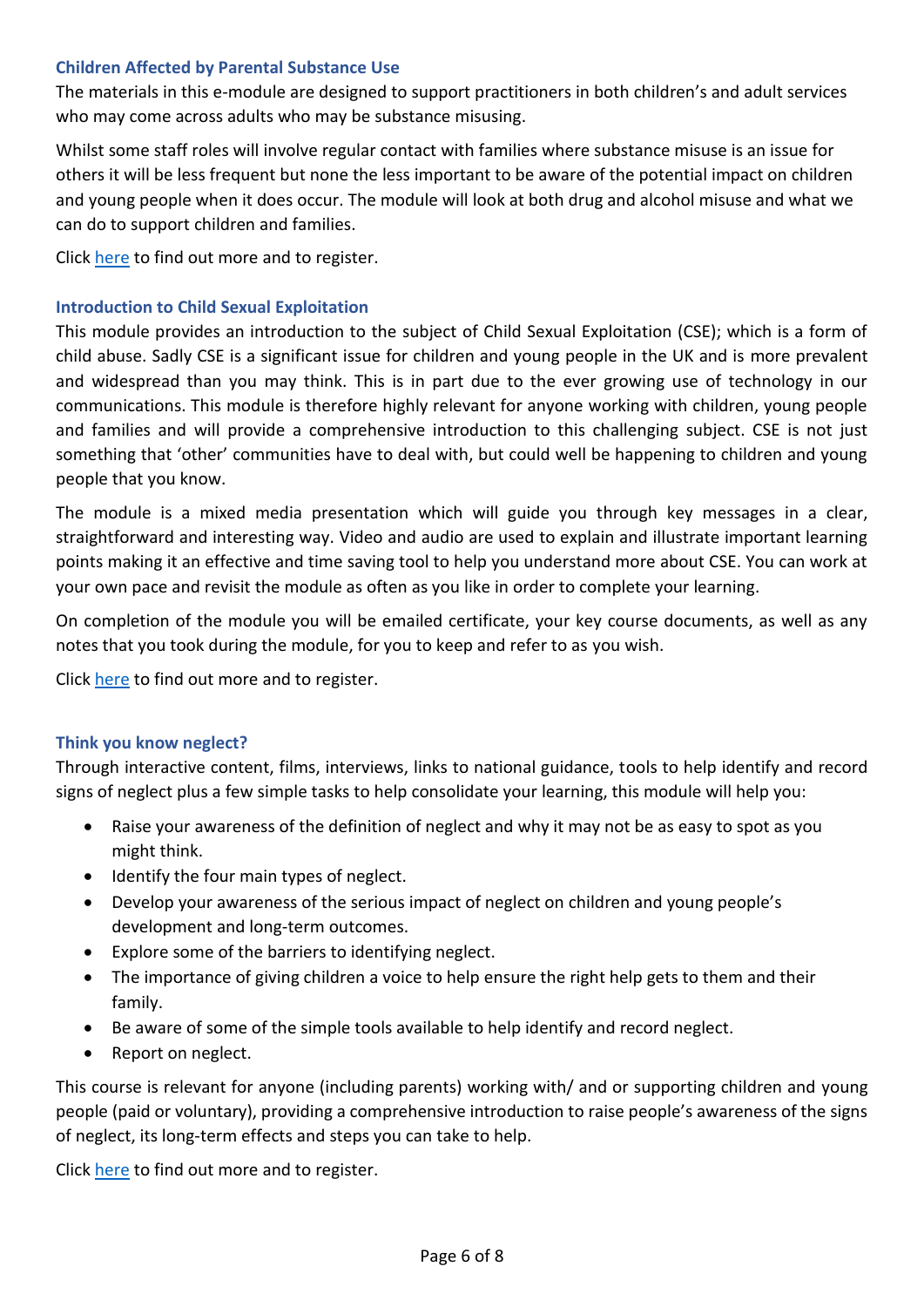#### <span id="page-6-0"></span>**Understanding the Child's Plan**

Through interactive content, films, interviews, links to national guidance and a few simple tasks to help consolidate your learning, this module will help all those involved in contributing to or carrying out actions to be included in a Child's Plan to:

- Understand the background, rationale and purpose of the Child's Plan
- Be aware of the legislation guidance, process and available tools
- Understand the criteria for a purposeful plan e.g. components, what information is required and where
- Consider strategies to ensure that the voice of the child or young person is at the heart of their plan

This course is suitable for staff across partner agencies who are involved in contributing to child's plans, providing a comprehensive overview of the purpose, content, roles and responsibilities of a child's plan, taking into account the rights of children.

\*Please note that the paperwork at the end of this module is that used by Highland. The Moray paperwork can be accessed *[here](http://www.moray.gov.uk/moray_standard/page_115508.html)*.

Click [here](https://calaelearning.co.uk/product/understanding-the-childs-plan/) to find out more and to register.

#### <span id="page-6-1"></span>**What Makes a Good Chronology?**

The dictionary definition of 'chronology' is "the arrangement of events or dates in the order of their occurrence". This module aims to support a greater understanding of what a chronology is, the purpose, types of chronologies, key points to record. This module was developed in partnership with the Highland Child Protection Committee.

This module aims to support greater understanding what a chronology is, the purpose, types of chronologies, key points to record and highlights the importance of getting this right so that they are effective and fit for purpose.

The module is a mixed media presentation which will guide you through key messages in a clear, straightforward and informative way. You can work at your own pace and revisit the module as often as you like in order to complete your learning.

On completion of the module, you can download your certificate, key course documents, as well as any notes you made whilst completing the module.

This module is suitable for staff across partner agencies who are involved in writing chronologies as part of professional documentation and contributing to child wellbeing meetings/child's plans.

Click [here](https://calaelearning.co.uk/product/what-makes-a-good-chronology/) to find out more and to register.

## **INFORMATION PROVIDED BY THE WEST OF SCOTLAND CHILD PROTECTION CONSORTIUM**

### <span id="page-6-2"></span>**A Guide to Making Best Use of Chronologies**

This is a resource created by the West of Scotland Learning and Development Group, for staff working within their council's children's services teams. This 10 minute video is to support staff make best use of chronologies within their practice.

Click [here](https://www.youtube.com/watch?v=ExDabIlghzk) to access the video.